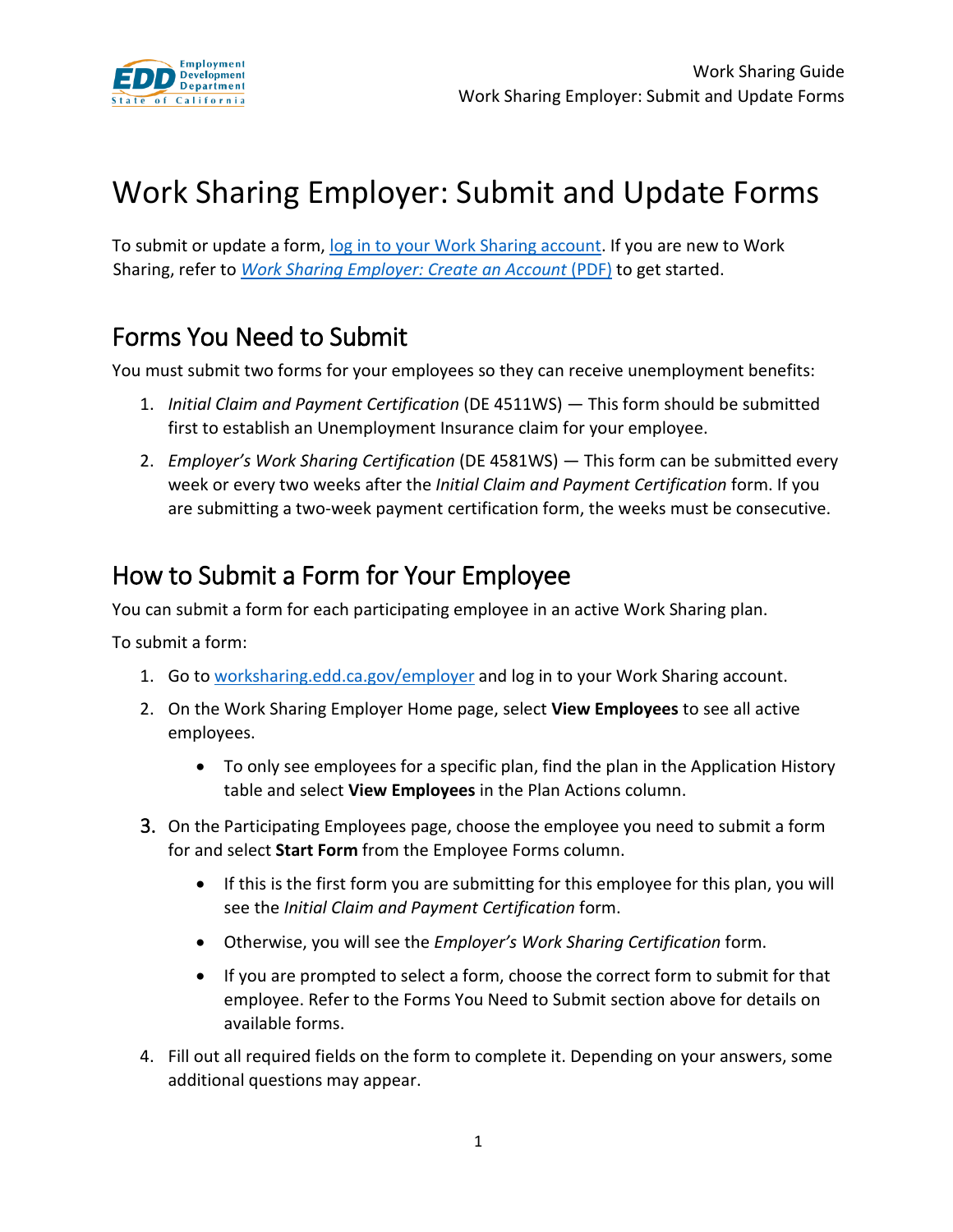

- 5. Select **Save Draft & Quit** to finish the form later, following these same steps, or select **Submit** when the form is complete.
	- The employee will receive an email with the information you entered on the form and a link to complete their portion of the form.
- 6. Select **Review Form** in the Submitted Forms column to confirm what forms have been submitted for each employee and what the status of each form is.

# Update an Employee Form

You can update a form if you or your employee discover incorrect information on a form that has been sent to the employee.

If the employee has already submitted the form to the EDD, you or your employee must contact the Special Claims Office at 916-464-3343.

**Important:** You will need to update all forms for that employee that contain the error.

To update a form:

- 1. Go t[o worksharing.edd.ca.gov/employer](https://worksharing.edd.ca.gov/employer) and log in to your Work Sharing account.
- 2. On the Work Sharing Employer Home page, select **View Employees** to see all active employees.
	- To only see employees for a specific plan, find the plan in the Application History table and select **View Employees** in the Plan Actions column.
- 3. On the Participating Employees page, choose the employee you need to update a form for and select **Review Form** from the Submitted Forms column.
- 4. On the Participating Employee Details page, find the form you want to update and select **Update Employee Information** from the Form Actions column.
- 5. Update any incorrect information on the form and select **Submit**.
	- The employee will receive an email with the updated information you entered on the form and a link to complete their portion of the corrected form.

**Note:** You do not need to select the **Resend Form** link to send the corrected form.

6. Repeat this process for all forms for this employee that contain incorrect information and have not yet been submitted to EDD.